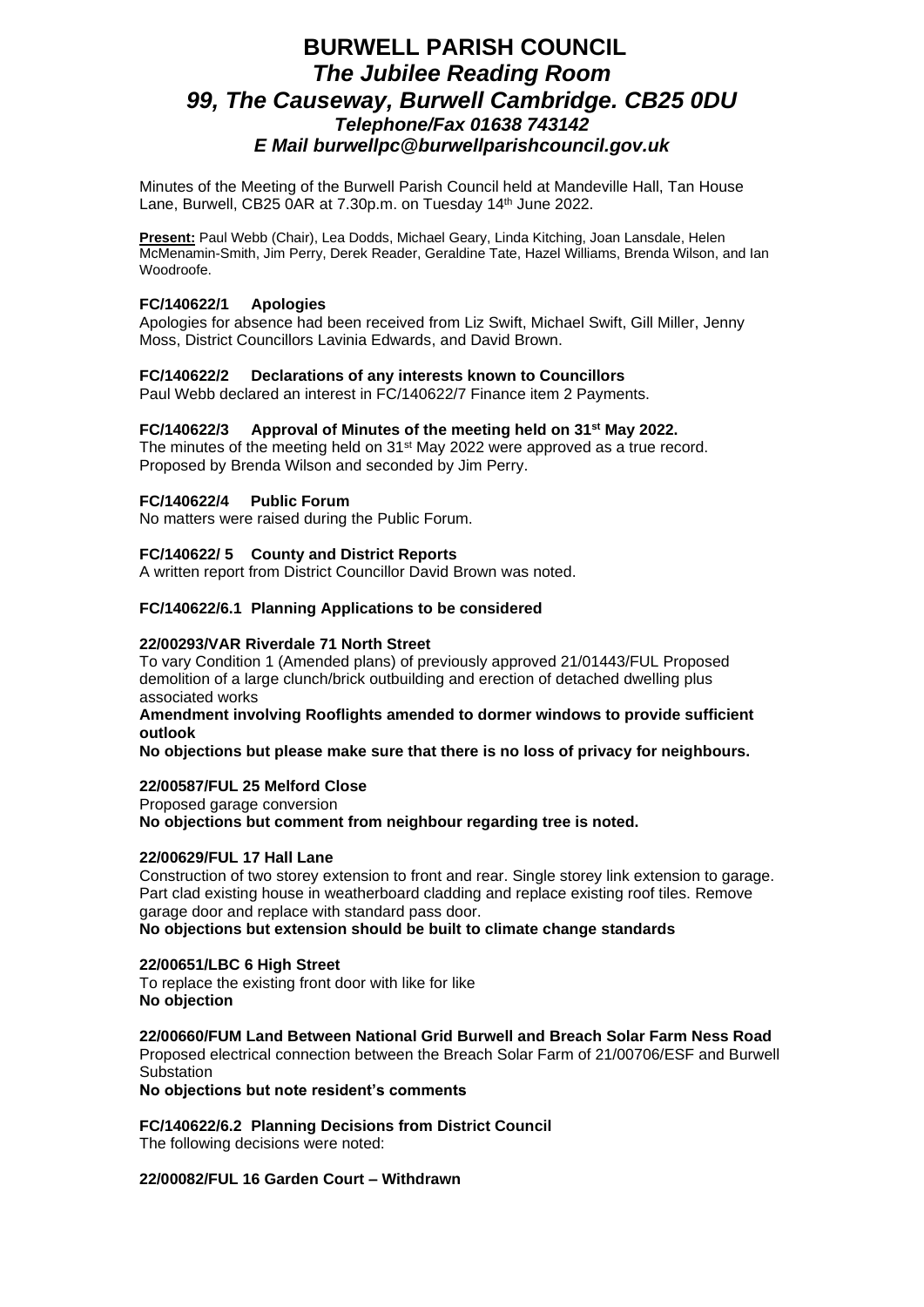Lowered kerb, approach across grass verge and footpath, and new vehicle hardstanding.

# **22/00075/FUL 6 Garden Court – Withdrawn**

Proposed lowered kerb at front of property.

# **22/00444/PIP 4 Hythe Lane – Approved**

Permission in principle for construction of 2 semi-detached houses with 4 parking spaces to replace existing house and garage

# **22/00432/FUL 1 Field View – Withdrawn**

Construction of detached workshop with home office above

# **FC/140622/6.3 Trees/Environment**

**Notification of approved tree works by East Cambs. District Council**

The following approval was noted:

## **22/00546/TRE Domek 1 High Street**

T1 Horse Chestnut – Removal of dead wood at top of tree and reduce/reshape by up to 1m T2 Elm – Fell/remove as dead.

# **FC/140622/7 Finance**

1. Receipt from ECDC of CIL Funding of £16,461.77

Council noted a payment of £16,461.77 from ECDC for the Council's proportion of CIL Funding from new developments.

2. Consideration of payment of the following:

The Clerk informed Council that the payment to Gill Miller is £295.39.

Council approved all payments. Proposed by Hazel Williams and seconded by Helen McMenamin-Smith.

| Payee                    | <b>Description</b>                                              | <b>Amount inc</b><br>Vat |
|--------------------------|-----------------------------------------------------------------|--------------------------|
| <b>D</b> Cawley          | Mileage                                                         | £22.05                   |
| <b>G Rowland</b>         | Mileage & Expenses                                              | £151.65                  |
| <b>Burwell Cleaning</b>  | Various Properties                                              | £1,062.80                |
| <b>N&amp;C Glass</b>     | <b>MH Door Repairs</b>                                          | £516.00                  |
| <b>AED</b>               | <b>GMH AV</b>                                                   | £5,528.70                |
| <b>Burwell Computers</b> | Email changes new<br>Cllrs                                      | £195.00                  |
| <b>Burwell Computers</b> | <b>Back up Vault/Cloud</b><br><b>Monthly Charge May</b><br>2022 | £55.00                   |
| <b>Gill Miller</b>       | <b>Reimbursement Jubilee</b><br><b>Events</b>                   | £295.39                  |
| <b>Paul Webb</b>         | <b>Mileage - Westotec</b>                                       | £49.05                   |
| <b>Salaries etc</b>      | <b>All Staff</b>                                                | £7,612.72                |
|                          | Total                                                           | £15,488.36               |

# **FC/140622/8 Action Points Update**

The Council noted the following updates:

| No             | <b>Action Point</b>                                                                   | <b>Comments on Progress</b>                                       |
|----------------|---------------------------------------------------------------------------------------|-------------------------------------------------------------------|
| $\mathbf{1}$ . | Section 106 Money                                                                     | Available 106 funding for Cycleways £1,000<br>No further update   |
| 2.             | Newmarket Road Bridge<br>safety improvements<br><b>Burwell to Exning Cycle</b><br>Way | Exning Development – work has started on site. No further update. |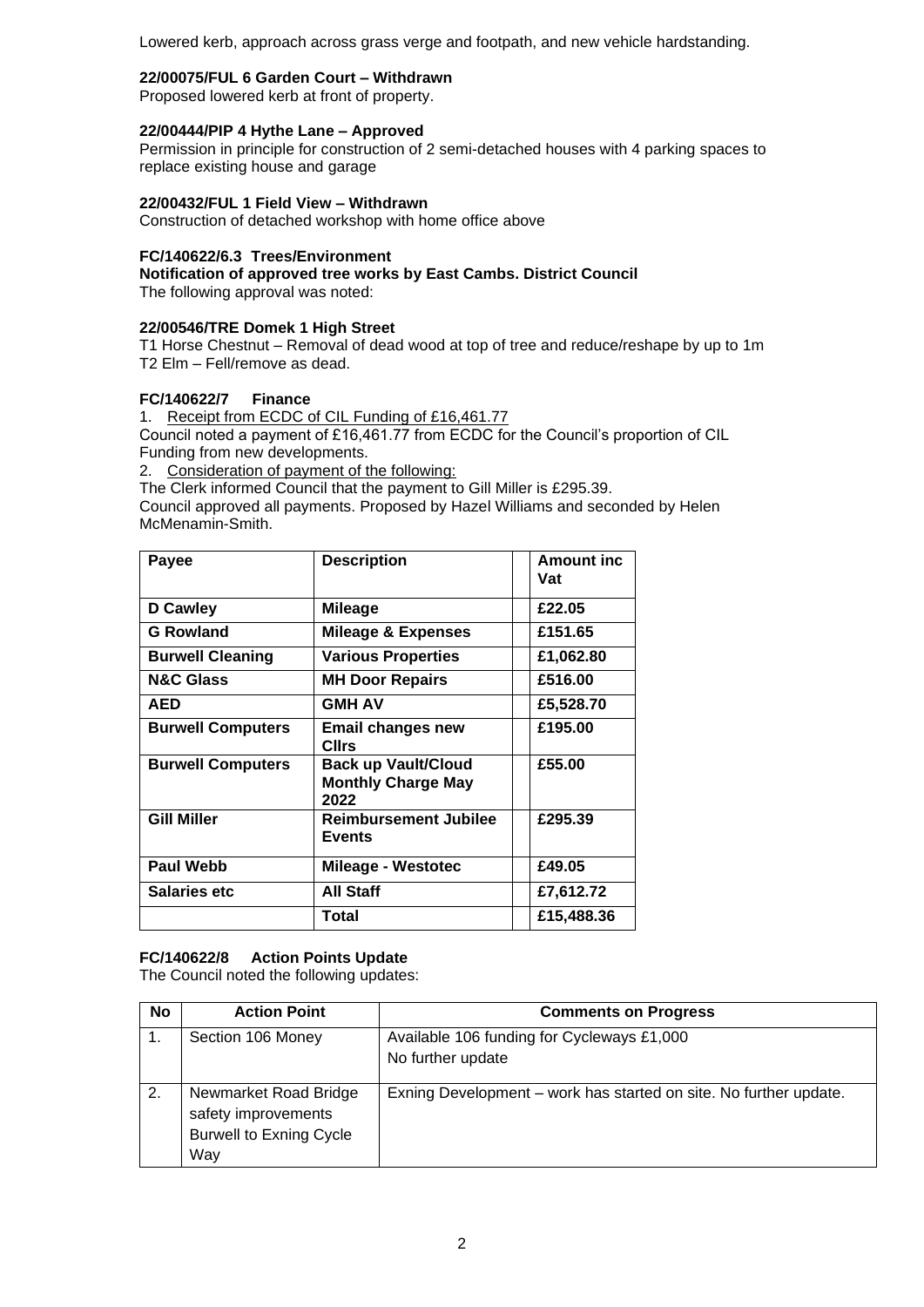| 3.             | Newmarket Road<br>proposed Sports Hub<br>including 3G artificial pitch<br>Sports Pavilion/Football<br><b>Pitches Recreation</b> | Clerk has received an email from This Land asking for public<br>consultations for the Sports Hub to be carried out around the same<br>time as the Gardiner Memorial Hall Public Opening on 9th July 2022.<br>Official Opening for Funders, Councillors etc. to be held on Friday 8th<br>July 2022. |
|----------------|---------------------------------------------------------------------------------------------------------------------------------|----------------------------------------------------------------------------------------------------------------------------------------------------------------------------------------------------------------------------------------------------------------------------------------------------|
|                | Ground                                                                                                                          |                                                                                                                                                                                                                                                                                                    |
| $\mathbf{4}$ . | Pauline's Swamp                                                                                                                 | Directors of Hopkin's Homes now stating that the only land available<br>is that shown in the original plan. Further meeting with Hopkin Homes<br>may be necessary to try and resolve.                                                                                                              |
| 5.             | <b>Gardiner Memorial Hall</b><br>Refurbishment                                                                                  | See update under item FC/14062022/14                                                                                                                                                                                                                                                               |
| 6.             | Moveable Vehicle<br><b>Activated Speed Signs</b>                                                                                | MVAS signs have now been returned from Westcotec. One sign now<br>has the Nitrate and Particle Monitor attached. Should be ready for<br>deployment again next week.                                                                                                                                |

# **FC/140622/9 Group Reports**

**Consideration of the notes of the Safety Group meeting (Safety Campaign) held on 11th May 2022:**

The notes from the meeting were noted.

## **Consideration of the notes and recommendations from the Finance and General Purposes Meeting held on 31st May 2022**

Hazel Williams thanked the Clerk/RFO, Yvonne Rix for preparing the financial report presented to the meeting.

**1. The Group recommends to Full Council that a donation of £200.00 is made to Cambridgeshire Libraries towards the cost of the 2022 Summer Reading Scheme in Burwell**

## *Council approved the recommendation to donate £200 to the Summer Reading Scheme. The recommendation was proposed by Joan Lonsdale and seconded by Geraldine Tate.*

**2. The Group recommends to Full Council that an extra gratia payment of £50.00 is made to Debbie Cawley for her work on Saturday 4th and Sunday 5th June to open and close venues for the Jubilee Tea Party and the Family Picnic.**

*Council approved the recommendation to pay an extra gratia payment of £50.00 to Debbie Cawley (Keyholder) for her work over the weekend of the Queen's Jubilee. Proposed by Derek Reader and seconded by Geraldine Tate.*

Yvonne Rix explained to Council that the Finance and General Purposes Group had suggested a budget of £300 to cover the cost of the buffet lunch for the Official Opening of the Gardiner Memorial Hall. It is likely that the overall cost of the lunch plus refreshments will exceed this amount and therefore a revised budget of £450.00 was formally approved by Council. Proposed by Hele McMenamin-Smith and seconded by Jim Perry.

# **FC/140622/10 Parish Reports**

The Clerk reported that the grass on Pound Hill has now been cut with a small area being left to wild.

Concern was raised about the length of the grass in Priory Meadow and the possible fire risk as the grass is so dry. The Clerk to find out when Priory Meadow is due to be cut and if need be to arrange the grass to be cut at an earlier date.

Vandals have damaged the outside Pavilion power socket.

Derek Reader raised concern that the grass contractor is not strimming all the areas that he should be. The Clerk to investigate.

## **FC/140622/11 Other County & District Matters: -**

1. East Cambs District Council – Sustrans Member Seminar 22.6.22

Seminar date noted. It is thought that Liz Swift is due to attend the seminar.

2. Police and Crime Commissioner's Round Table Event for East Cambs. 27.6.2022 Event noted. The Police and Crime Commissioner is also due to attend the next Parish Council meeting on 28<sup>th</sup> June 2022.